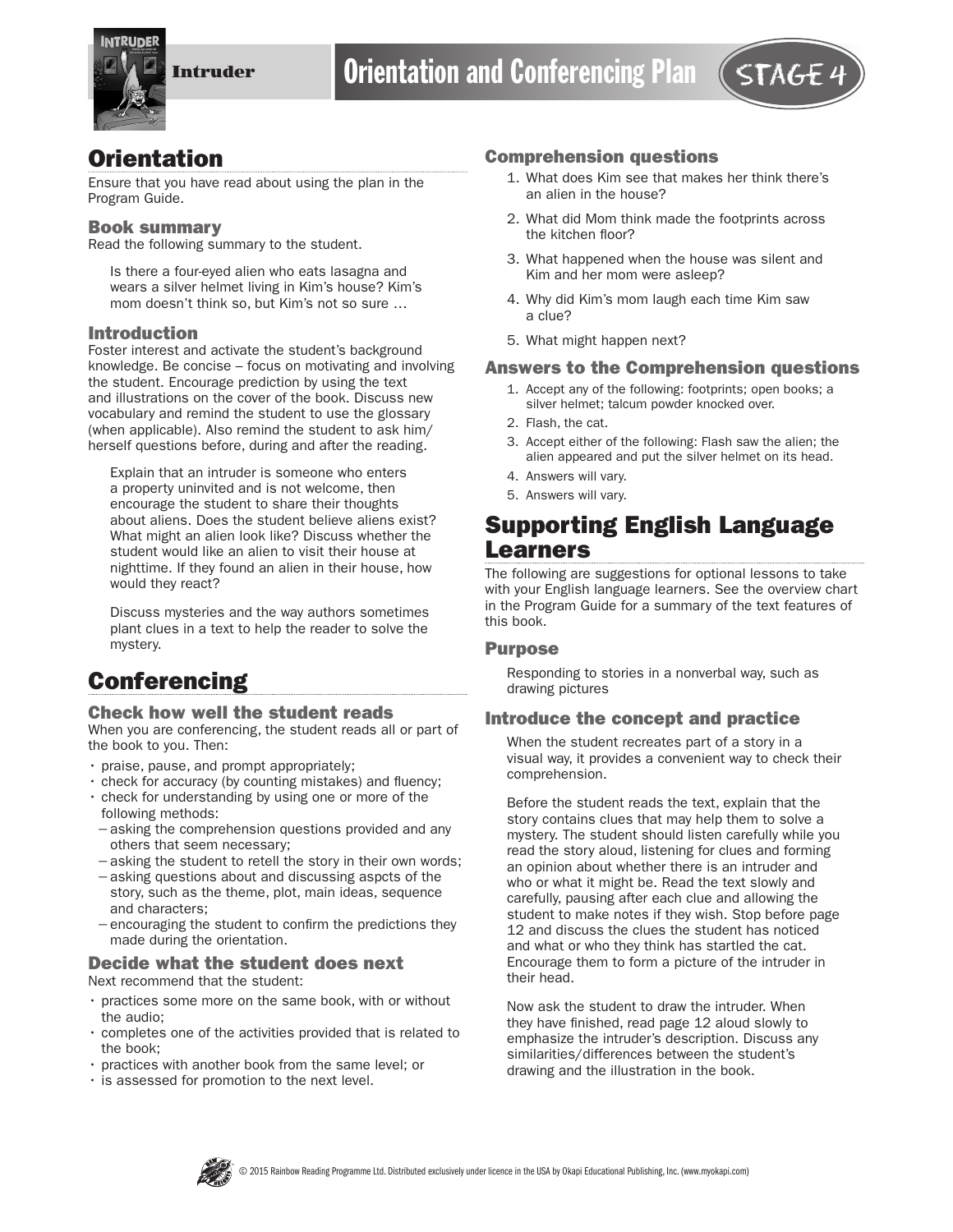

**Cloze Activity** 



Name:.............................................................................................................................. Date:..............................................

Introduction: Is there a four-eyed alien who eats lasagna and wears a silver helmet living in Kim's house? Kim's mom doesn't think so, but Kim's not so sure …

Errors M S

Kim yawned as she came through the front door with her mom. It had been a \_\_\_\_\_\_\_ movie, but now she \_\_\_\_\_\_ wanted to fall into \_\_\_\_\_\_\_\_\_\_\_. She yawned her way \_\_\_\_\_\_\_\_ the kitchen. Then she and stared. "Mom! Come **Example 12 I**" Tiny footprints led across kitchen floor. "What made \_\_\_\_\_\_\_\_?" Kim gasped. "They look an alien's footprints!" Her \_\_\_\_\_\_\_ laughed. "Yes, an alien \_\_\_\_\_\_\_\_ came to eat that three-day-old I left on \_\_\_\_\_\_\_\_ counter. It's just Flash, ." Flash pushed through the door and padded into \_\_\_\_\_\_\_\_\_ kitchen. "See!" said Mom. " \_\_\_\_\_\_\_\_ suppose so," Kim replied. \_\_\_\_\_\_\_ didn't Flash have four \_\_\_\_\_\_\_\_\_, and those little prints \_\_\_\_\_\_\_\_ only three? She bent \_\_\_\_\_\_\_ to look at them \_\_\_\_\_\_\_ carefully. "Hmm, a mystery," \_\_\_\_\_\_\_ announced. Kim yawned her \_\_\_\_\_\_\_\_ toward the stairs. Then \_\_\_\_\_\_\_ stared again. "Mom!"

| <b>Accuracy Chart</b> (Exact word replacement only) |              |               | <b>Errors</b>                                           |  |  |  |  |
|-----------------------------------------------------|--------------|---------------|---------------------------------------------------------|--|--|--|--|
| <b>Words Entered</b>                                | <b>Score</b> | <b>Level</b>  | $M$ = Meaning (makes sense) $S$ = Syntax (sounds right) |  |  |  |  |
| More than 11 correct                                |              | Independent   | Heard <<br>Unseen (<br>Seen $\subset$                   |  |  |  |  |
| 10 or 11 correct                                    |              | Instructional | Comments:                                               |  |  |  |  |
| Fewer than 10 correct                               |              | Frustration   |                                                         |  |  |  |  |

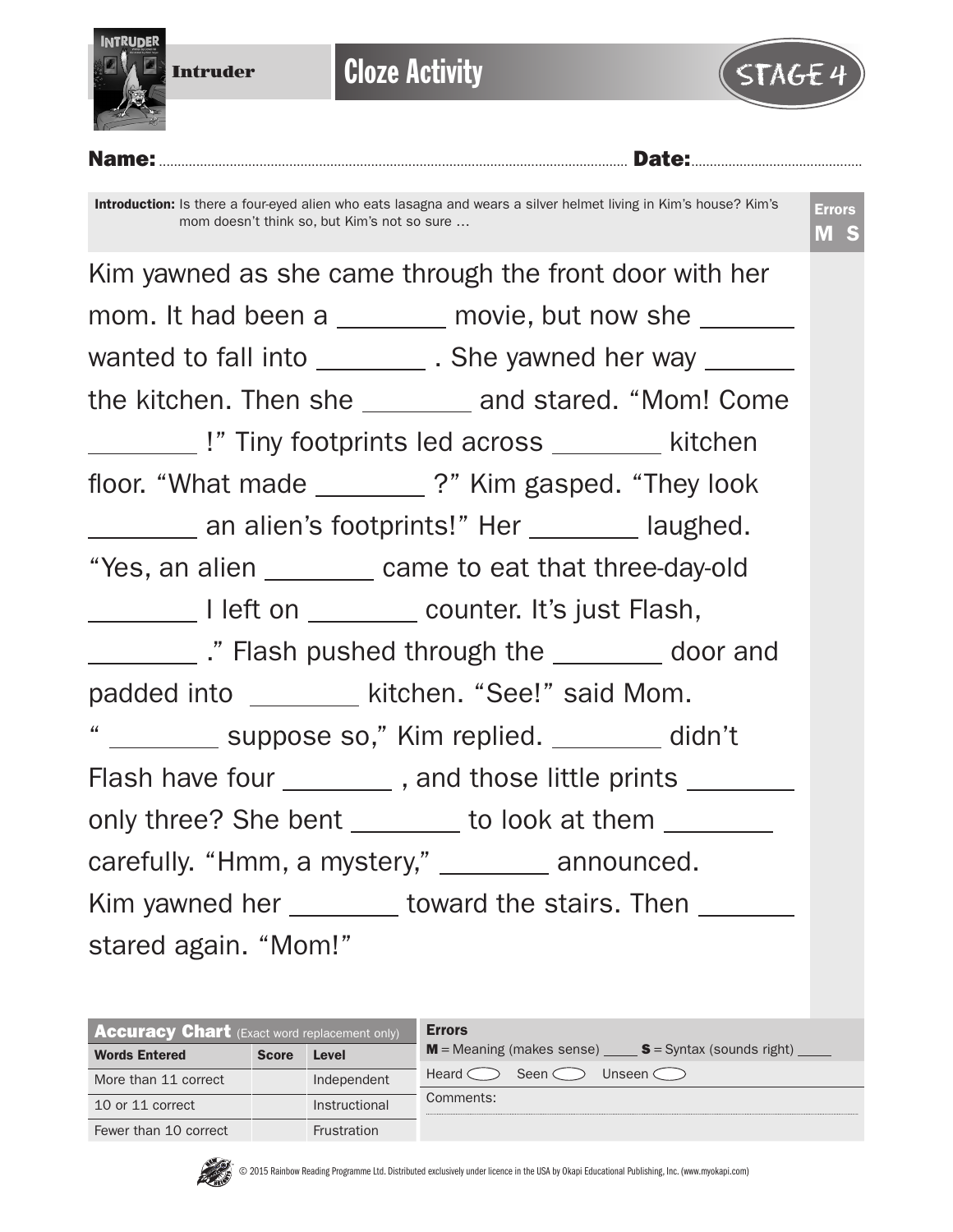



Kim yawned her way into the kitchen. Then she stopped and stared. Tiny footprints led across the kitchen floor. "What made those?" Kim gasped. "They look like an alien's footprints!" Her mom laughed. "It's just Flash, dear." Flash pushed through the cat door and padded into the kitchen. Kim yawned her way toward the stairs.

Then she stopped and stared at the stairs, where two books lay open. "Only something with four eyes could read two books at once!" Kim hissed. Mom laughed. "You and Jasmine read books all over the house when she stays over." Kim guessed Mom was right. She yawned her way into the bathroom.

"Mom! Come and look on the bathroom floor – that tiny silver helmet! That has to belong to an alien!" "It must be from your old toy basket, dear." Kim put the helmet on the table. Funny, she couldn't remember seeing it before. Kim yawned her way into her bedroom.

"MOM!" Kim pointed to her dressing table. "Something's knocked over my talcum powder. It must be an alien!" "Kim, it's the wind blowing

the curtain that did it. Look!" "OK," said Kim. Everything had an explanation. Later, Kim was asleep, and so was Mom. Flash squeezed through the cat door.

Flash stopped, hissed, arched his back, and leaped onto the back of the couch. Something came scuttling out of a closet – something small, four-eyed, and three-toed. It sprang up onto the table and jammed the silver helmet on its head. A small red antenna rose through the hole in the helmet and began flashing ...



-------------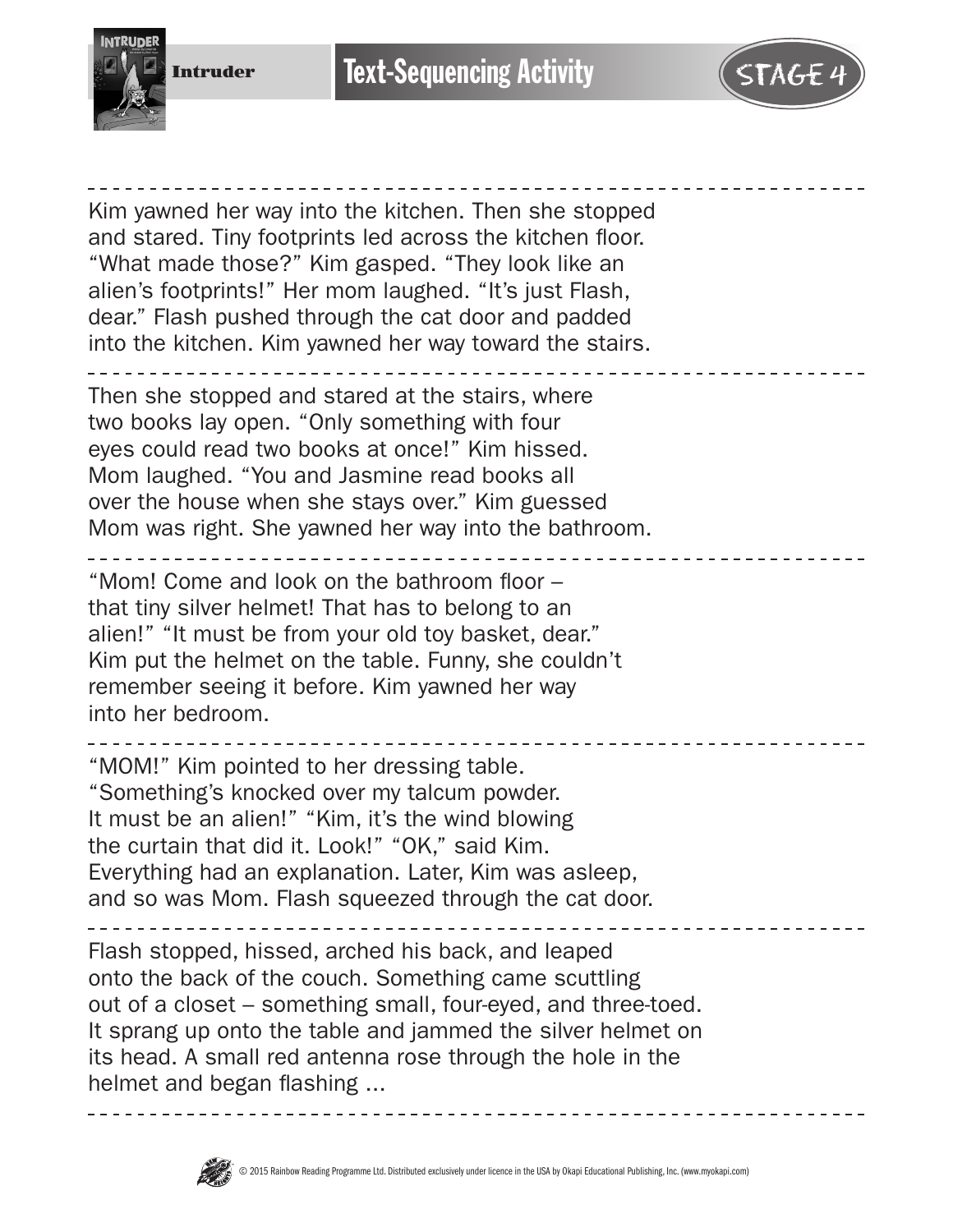Intruder

# Name:.............................................................................................................................. Date:..............................................

**INTRUDER** 



The letter in each square can only be used in one word.

Words to find:

| $\mathbf d$                                                 | W                                                        | a            | $\mathsf{n}$ | t                | e                                   | $\mathbf d$ | S           | t                                                              | a           | $\mathbf b$                                             | I           | e           |
|-------------------------------------------------------------|----------------------------------------------------------|--------------|--------------|------------------|-------------------------------------|-------------|-------------|----------------------------------------------------------------|-------------|---------------------------------------------------------|-------------|-------------|
| $\mathbf O$                                                 | g                                                        | f            | ı            | $\mathbf O$      | $\mathbf O$                         | r           | $\mathbf b$ | a                                                              | S           | k                                                       | e           | t           |
| $\mathbf 0$                                                 | a                                                        | r            | a            | n                | y                                   | t           | h           | İ                                                              | n           | g                                                       | İ           | r           |
| r                                                           | S                                                        | ı            | e            | f                | U                                   | n           | n           | y                                                              | $\mathbf b$ | e                                                       | p           | e           |
| I                                                           | t                                                        | $\mathsf{V}$ | Î            | a                | $\mathbf S$                         | İ           | I           | e                                                              | n           | t                                                       | I           | m           |
| i                                                           | $\mathbf 0$                                              | $\mathbf C$  | m            | $\mathbf e$      | t                                   | $\mathbf C$ | W           | a                                                              | S           | h                                                       | a           | e           |
| t                                                           | p                                                        | a            | y            | S                | n                                   | h           | a           | İ                                                              | n           | e                                                       | y           | m           |
| t                                                           | p                                                        | m            | S            | t                | t                                   | $\mathbf b$ | e           | t                                                              | I           | a                                                       | İ           | $\mathbf b$ |
| I                                                           | e                                                        | e            | t            | a                | h                                   | e           | $\mathbf 0$ | r                                                              | $\mathbf 0$ | $\mathbf d$                                             | n           | e           |
| e                                                           | $\mathbf d$                                              | h            | e            | İ                | e                                   | n           | İ           | n                                                              | $\mathbf 0$ | e                                                       | g           | r           |
| t                                                           | $\mathsf{n}$                                             | İ.           | r            | r                | r                                   | t           | t           | r                                                              | k           | t                                                       | a           | $\mathbf S$ |
| $\mathbf 0$                                                 | $\mathbf 0$                                              | S            | y            | S                | e                                   | S           | m           | a                                                              | I           | I                                                       | $\mathbf O$ | I           |
| $\mathbf S$                                                 | $\mathbf O$                                              | m            | e            | t                | h                                   | İ           | n           | g                                                              | W           | a                                                       | У           | y           |
| alien<br>bent<br>funny<br>in<br>no<br>small<br>there<br>way | anything<br>came<br>great<br>it<br>on<br>something<br>to |              |              | as<br>cat<br>toy | head<br>little<br>playing<br>stairs |             |             | basket<br>door<br>her<br>look<br>remember<br>stopped<br>wanted |             | be<br>floor<br>his<br>mystery<br>silent<br>table<br>was |             |             |

Use the letters that are left to make the word that tells the color of the helmet.............

................................................................................................................................................................................................................

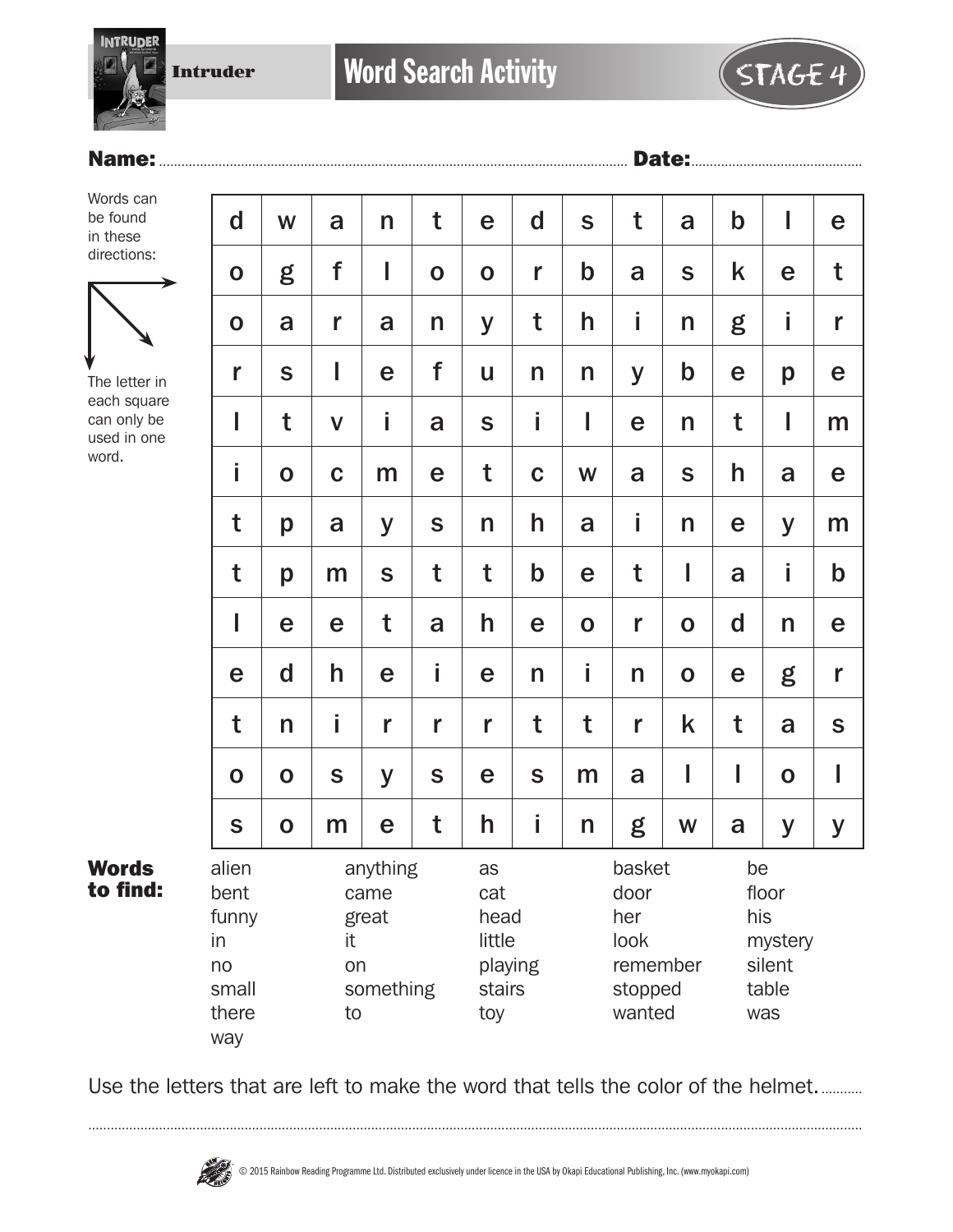

E D.

© 2015 Rainbow Reading Programme Ltd. Distributed exclusively under licence in the USA by Okapi Educational Publishing, Inc. (www.myokapi.com)